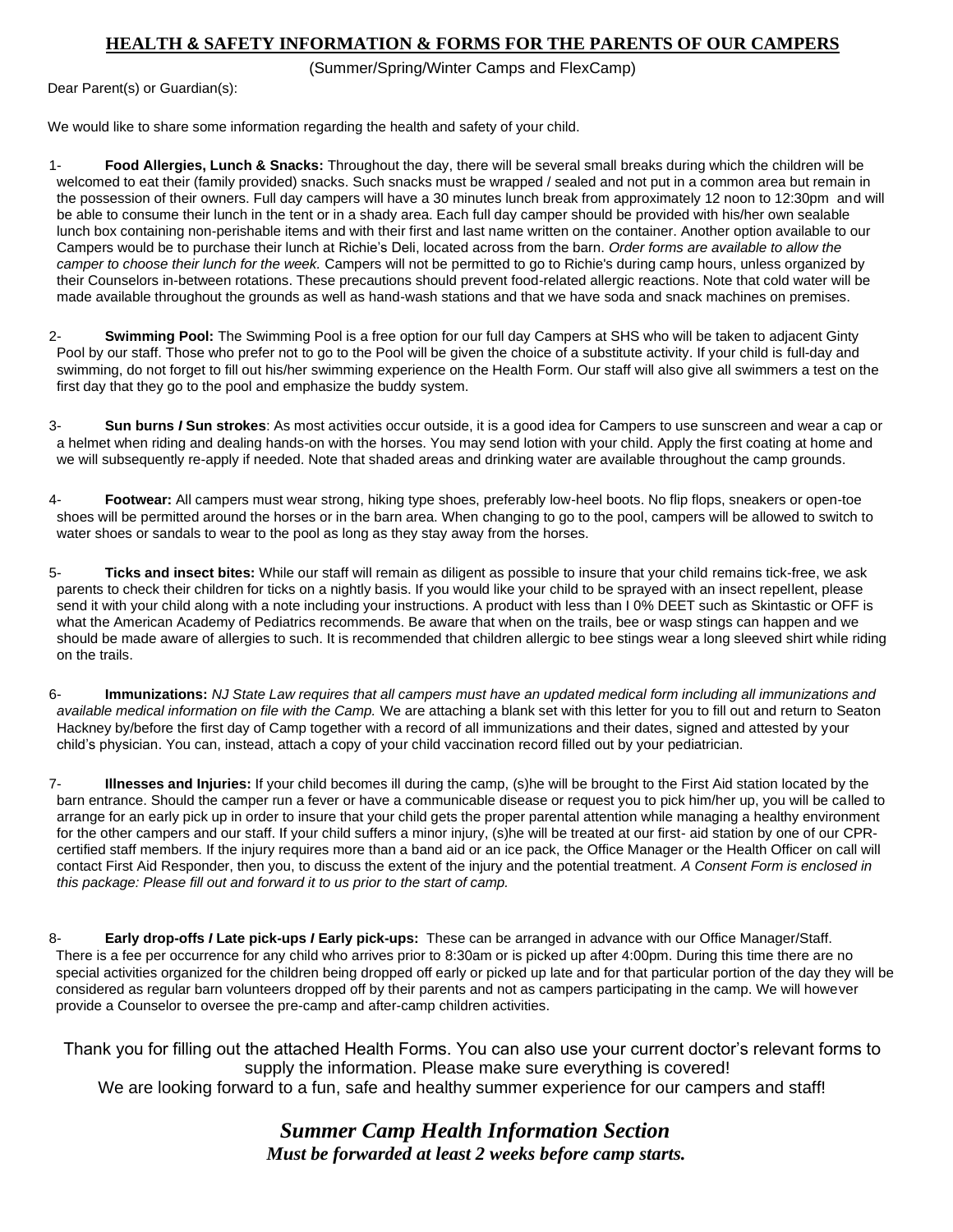#### *Please Attach copy of Health Examination Form Provided by Child's Physician and Dated Within Two Years or Less from Camp Week's Inception and ensure that all the information we need is covered!*

**In order to be informed of medical, physical or other needs/restrictions for your camper(s), parents are requested to complete the following form for each camper. If we should refer to the data provided on child's physician examination a copy of which you are attaching to this form, please state so.** 

|                         |         | Age: |  |
|-------------------------|---------|------|--|
|                         |         |      |  |
| Parent/Guardian's Name: |         |      |  |
| Contact Number:         | E-mail: |      |  |

# *General Questions (Explain "yes" answers below)*

|     | Has/Does the participant:                                        |                               |    |                                                          |     |     |
|-----|------------------------------------------------------------------|-------------------------------|----|----------------------------------------------------------|-----|-----|
|     | Had any recent injury, illness or infectious disease? Yes        |                               | No | 16. Ever had back problems?                              | Yes | No. |
| 2.  | Have a chronic or recurring illness/condition?                   |                               | No | 17. Ever had problems with joints?                       | Yes | No  |
| 3.  | Ever been hospitalize?<br>No.                                    | Yes                           | No | 18. Have an orthodontic appliance being brought to camp? | Yes |     |
| 4.  | Ever had surgery?<br>N <sub>0</sub>                              | Yes                           | No | 19. Have any skin problems?                              | Yes |     |
| 5.  | Have frequent headaches?                                         | Yes                           | No | 20. Have diabetes?                                       | Yes | No  |
| 6.  | Ever had a head injury?<br>N <sub>0</sub>                        | 21. Have asthma?<br>No<br>Yes |    |                                                          | Yes |     |
| 7.  | Ever been knocked unconscious?<br>N <sub>0</sub>                 | Yes                           | No | 22. Had mononucleosis in the past 12 months?             | Yes |     |
| 8.  | Wear glasses, contacts or protective eye wear?<br>N <sub>0</sub> | Yes                           | No | 23. Has a problem with diarrhea/constipation?            | Yes |     |
| 9.  | Ever had frequent ear infections?<br>N <sub>0</sub>              | Yes                           | No | 24. Have problems with sleepwalking?                     | Yes |     |
| 10. | Ever passed out during or after exercise?<br>N <sub>0</sub>      | Yes                           | No | 25. If female, have an abnormal menstrual history?       | Yes |     |
| 11. | Ever been dizzy during or after exercise?<br>N <sub>0</sub>      | Yes                           | No | 26. Have a history of bed wetting?                       | Yes |     |
| 12. | Ever Had seizures?<br>N <sub>0</sub>                             | Yes                           | No | 27. Ever had an eating disorder?                         | Yes |     |
| 13. | Ever had chest pain during or after exercise?                    | Yes                           | No | 28. Ever had emotional difficulties for which            |     |     |
| 14. | Ever had high blood pressure?                                    | Yes                           | No | professional help was sought?                            | Yes | No  |
| 15. | Ever been diagnosed with a heart murmur?                         | Yes                           | No |                                                          |     |     |

\_\_\_\_\_\_\_\_\_\_\_\_\_\_\_\_\_\_\_\_\_\_\_\_\_\_\_\_\_\_\_\_\_\_\_\_\_\_\_\_\_\_\_\_\_\_\_\_\_\_\_\_\_\_\_\_\_\_\_\_\_\_\_\_\_\_\_\_\_\_\_\_\_\_\_\_\_\_\_\_\_\_\_\_\_\_\_\_\_\_\_\_\_\_\_\_\_\_\_\_\_\_\_\_\_\_\_\_ \_\_\_\_\_\_\_\_\_\_\_\_\_\_\_\_\_\_\_\_\_\_\_\_\_\_\_\_\_\_\_\_\_\_\_\_\_\_\_\_\_\_\_\_\_\_\_\_\_\_\_\_\_\_\_\_\_\_\_\_\_\_\_\_\_\_\_\_\_\_\_\_\_\_\_\_\_\_\_\_\_\_\_\_\_\_\_\_\_\_\_\_\_\_\_\_\_\_\_\_\_\_\_\_\_\_\_\_ \_\_\_\_\_\_\_\_\_\_\_\_\_\_\_\_\_\_\_\_\_\_\_\_\_\_\_\_\_\_\_\_\_\_\_\_\_\_\_\_\_\_\_\_\_\_\_\_\_\_\_\_\_\_\_\_\_\_\_\_\_\_\_\_\_\_\_\_\_\_\_\_\_\_\_\_\_\_\_\_\_\_\_\_\_\_\_\_\_\_\_\_\_\_\_\_\_\_\_\_\_\_\_\_\_\_\_\_

Please explain any "yes" answers, noting the numbers of the questions (use separate sheet of paper if necessary).

#### **Which of the following did participant have?**

**Measles \_\_\_\_ Chicken Pox\_\_\_\_ German Measles\_\_\_\_ Mumps\_\_\_\_ Hepatitis A\_\_\_\_\_Hepatitis B\_\_\_\_ Hepatitis C\_\_\_\_** 

## **Please give all dates of immunization for (write n/a if vaccine does not apply): Vaccine: Date(s) /month/year of vaccinations : mm/dd/yy**

| DTP:                    |  |  |  |
|-------------------------|--|--|--|
| TD:                     |  |  |  |
| <b>Tetanus:</b>         |  |  |  |
| Polio:                  |  |  |  |
| MMR:                    |  |  |  |
| <b>Or Measles:</b>      |  |  |  |
| Or Mumps                |  |  |  |
| Or Rubella:             |  |  |  |
| Haemophilus Influenza B |  |  |  |
| <b>Hepatitis B:</b>     |  |  |  |
| Variella (chicken pox): |  |  |  |

# *Special Needs Notification:*

In order to be informed of medical, physical or other needs/restrictions for your camper(s), parents are requested to complete the following form for each registered camper. Please circle **no or yes**. Use back if more space is needed

| <b>Medical Allergies</b>      | No Yes Describe: |                               |
|-------------------------------|------------------|-------------------------------|
| Food Allergies                | No Yes Describe: |                               |
| <b>Activity Restrictions:</b> | No Yes Describe: | $\ldots$ /see page $2/\ldots$ |